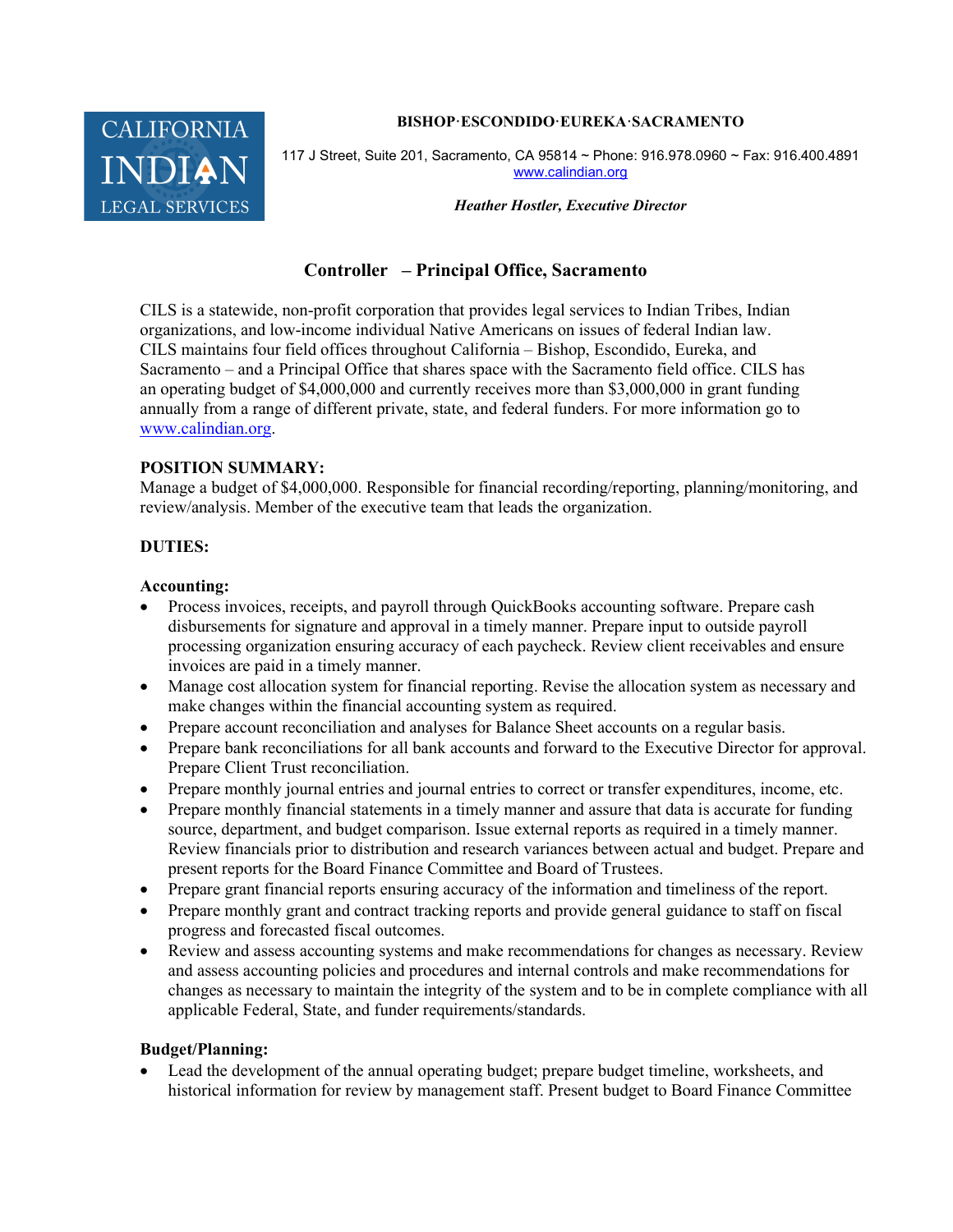for review and approval. Assist Board Finance Committee in presenting budget to the Board of Trustees for approval.

- Monitor budget projections and ensure that financial reporting shows both actual and budget by department, fund, and function. Prepare monthly analysis of variances from budget for management staff and Board Finance Committee. Make recommendations as necessary to bring income and expenditure patterns into compliance with budget.
- Work with appropriate staff to develop budget schedules for all grant proposals. Prepare revisions to approved budgets by funding source as needed.
- Prepare projections and special reports as needed for discussion and planning by Senior Leadership Team, Board Finance Committee and Board of Trustees as needed.

## Asset Management:

- Monitor cash flow of program to assure adequate cash on hand and in appropriate disbursement accounts. Monitor investment of excess funds to maximize earned interest potential while maintaining adequate cash for current operations. Recommend changes to investment policies to the Board Finance Committee and Board of Trustees as needed and implement changes as approved.
- Support the Director of Administration with maintenance of capital asset records. Calculate and record depreciation of capital assets.

## Auditing:

- Primary Staff representative to the Board Audit Committee. Assist Committee with supervision and processing of annual audit. Respond to any fiscal issues raised by the Committee. Assist Committee with selection of independent audit firm as needed.
- Primary staff representative to the Independent Audit firm. Plan, implement and monitor the annual audit of program funds. Ensure that the program prepares all audit information in a timely manner and that audit complies with funding source requirements. Participate in the preparation of audit footnotes, schedules, and management letter responding to recommendations for the audit firm.
- Primary staff representative for the fiscal components of audits conducted by funding sources.

## Other Responsibilities:

- Serve as a member of the Senior Leadership Team
- Serve as a corporate officer of the organization in the capacity of Treasurer.
- Prepare Federal and State tax returns for the organization and ensure they are submitted in a timely manner and in keeping with approved policies and procedures.
- Ensure that program internal controls and fiscal policy and procedures manuals are distributed and implemented throughout the program. Provide training and guidance as needed.
- Review lease commitments, loan documents, subcontracts, etc. to ensure that the program is fiscally sound and in compliance with various grant conditions.
- Primary staff representative to Investment Advisors in coordination with the Board Finance Committee. Prepare quarterly investment reports for the Board Finance Committee and Board of Trustees. Enact changes in investments as directed by the Board Finance Committee and Board of Trustees.
- Other duties as assigned.

## MINIMUM QUALIFICATIONS:

- B.S. in Accounting, CPA or MBA preferred. Four years of accounting experience is required, two of which are in a supervisory capacity, in a community-based multi-funded non-profit organization. Candidates with Legal Services Corporation experience are ideal candidates.
- Excellent written and oral communication skills.